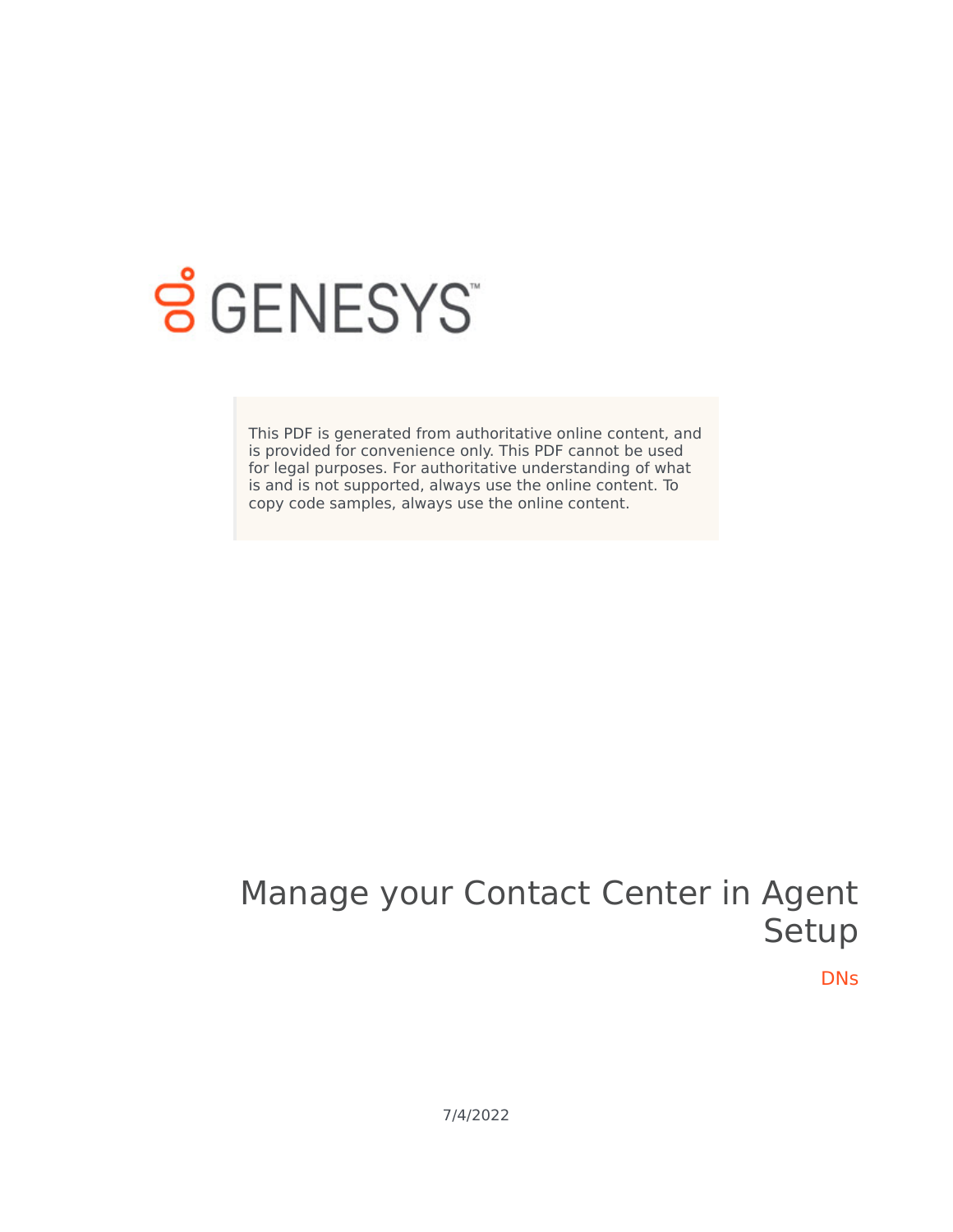# Contents

- 1 [Display Options](#page-2-0)
- 2 [Possible Procedures from this Panel](#page-3-0)
	- 2.1 [Creating DN Objects](#page-3-1)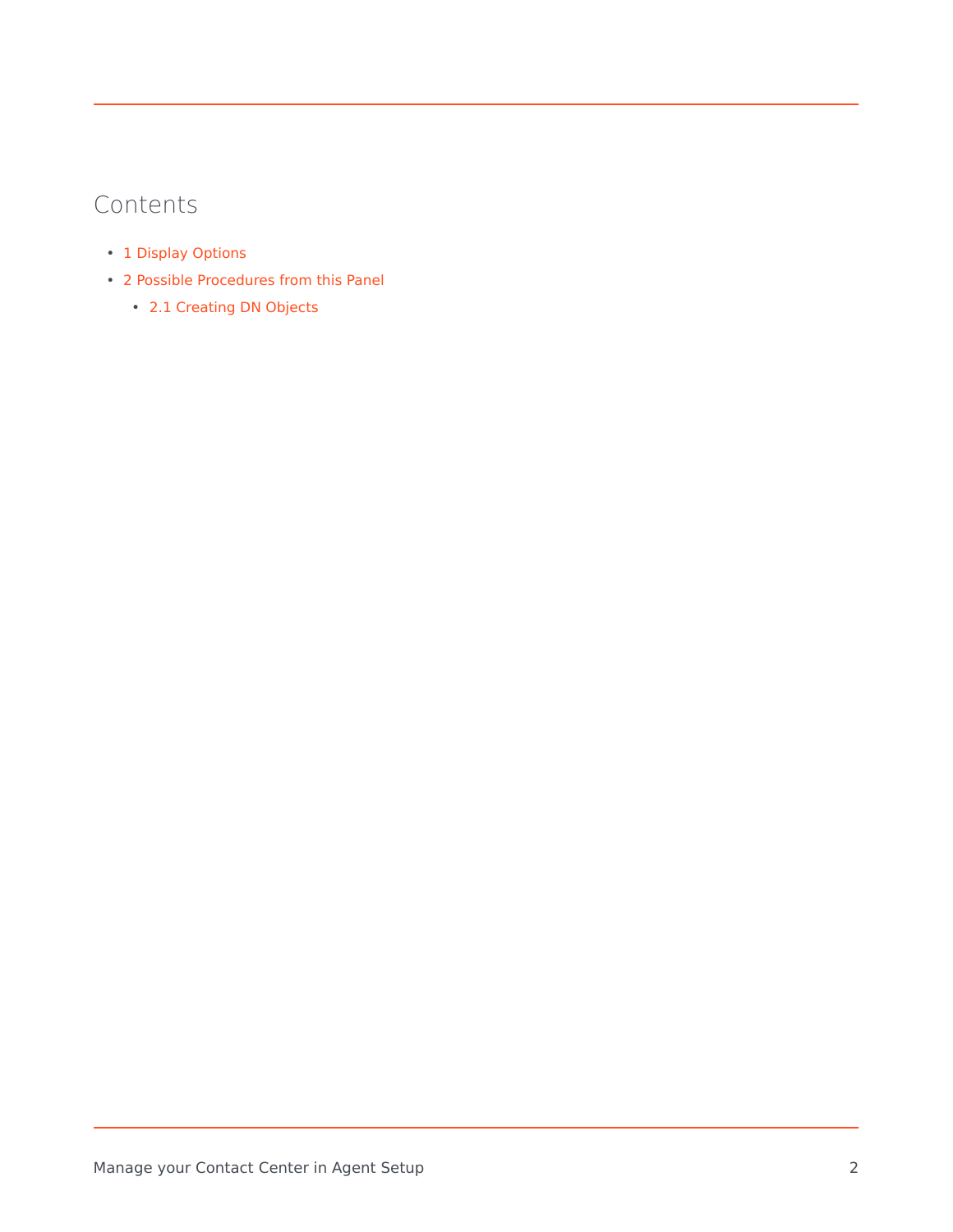

• Administrator

Learn how to configure DNs for your contact center.

#### **Related documentation:**

• •

DNs are communication devices, uniquely identified by their directory numbers (DNs), where customer voice interactions reside and are handled.

Because most types of DNs represent the actual devices of the telephone system, their specification in the Configuration Database must always correspond to their Switch settings. Remember that Platform Administration has no way of verifying this correspondence.

As a general rule, changes made to DN configurations in the Configuration Database must always follow the changes made to DNs within the telephone system, and never the other way around.

## <span id="page-2-0"></span>Display Options

The **DNs** list shows the DNs that are in your environment.

#### Important

- The **Switches** list displays when you select **DNs** in Configuration Manager. To access the **DNs** list, you must first select a Switch object and then a DN folder.
- DNs that are disabled appear grayed out in the list.

You can sort the items in the list by clicking a column head. Clicking a column head a second time reverses the sort order. You can add or remove columns by clicking **Select Columns**.

Click **Group By** to group objects by various criteria.

To select or de-select multiple objects at once, click **Select**.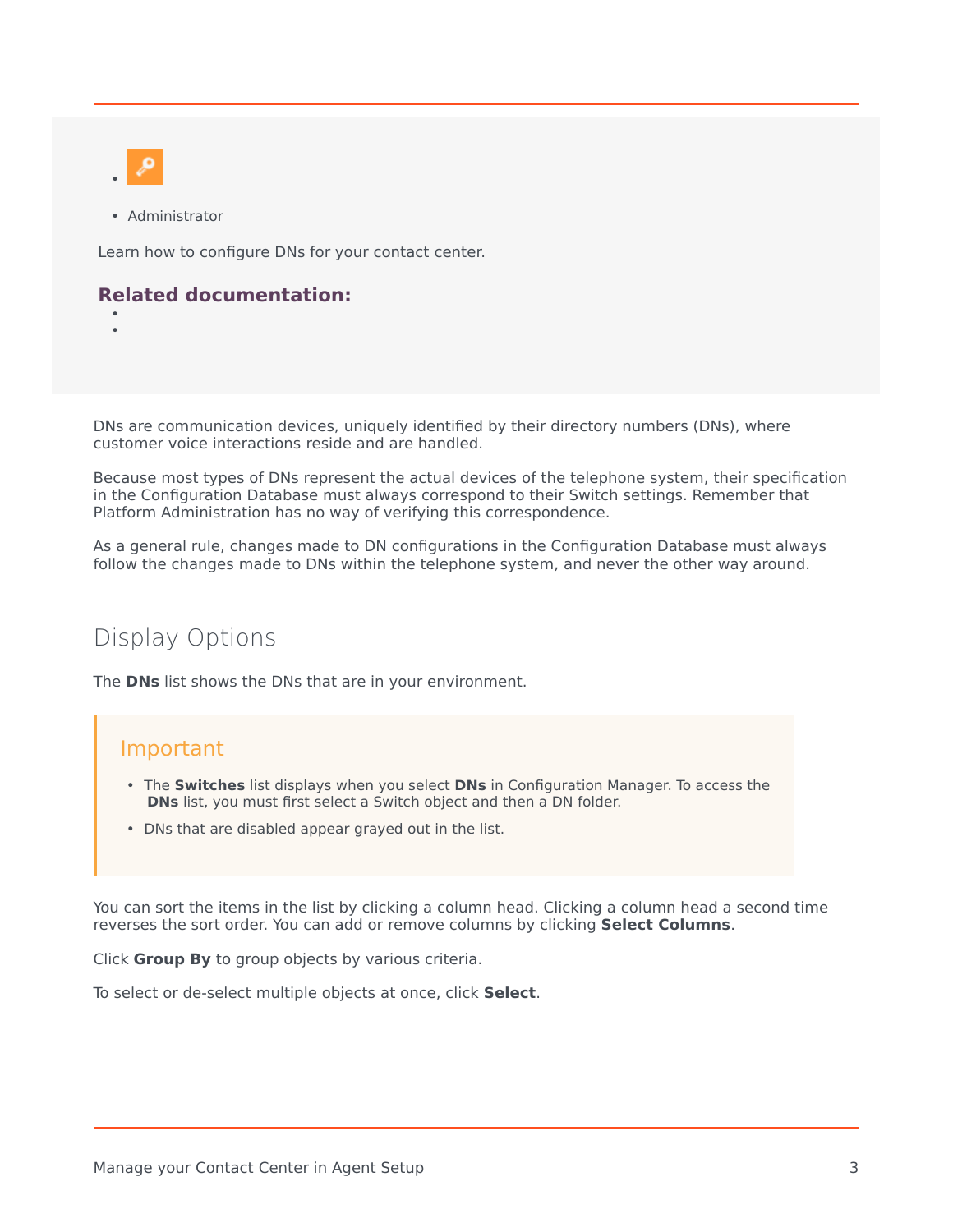# <span id="page-3-0"></span>Possible Procedures from this Panel

To create a new DN object, click **New**. To view or edit details of an existing object, click on the name of the object, or click the check box beside an object and click **Edit**.

To delete one or more objects, click the check box beside the object(s) in the list and click **Delete**. You can also delete individual objects by clicking on the object and then clicking **Delete**.

#### Important

When you delete a DN, it is removed from the Configuration Database and from any DN Group of which it is a member. If you want to remove only the DN from a DN Group of which it is a member, but leave it still existing in the Configuration Database and available for assignment to another DN Group, you must remove it from the DNs tab of the DN Group.

Otherwise, click **More** to perform the following tasks:

- **Clone**—Copy a DN.
- **Move To**—Move a DN to another folder.
- Enable or disable DNs.
- Create a folder.

Click on the name of a DN to view additional information about the object.

### <span id="page-3-1"></span>Creating DN Objects

To create a DN object, perform the following actions:

- 1. In the header, click **Configuration**.
- 2. Under the **Switching** heading, click **DNs**. The **Switches** list displays.
- 3. Click the Switch object in which you wish to create a DN.
- 4. Click the DN folder in which you wish to create a DN.
- 5. Click **New**.
- 6. Enter the following information. For some fields, you can either enter the name of a value or click **Browse** to select a value from a list:
	- **Number**—A directory number assigned to this DN within the Switch. You must specify a value for this property, and that value must be unique within the Switch for all DN types. Once you set the value, you cannot change it.
	- **Type**—The type of the DN. This value must be set to **Extension**.
	- **Switch**—The Switch to which this DN belongs. This value is automatically set, based on the Switch being viewed in the **DNs** list.